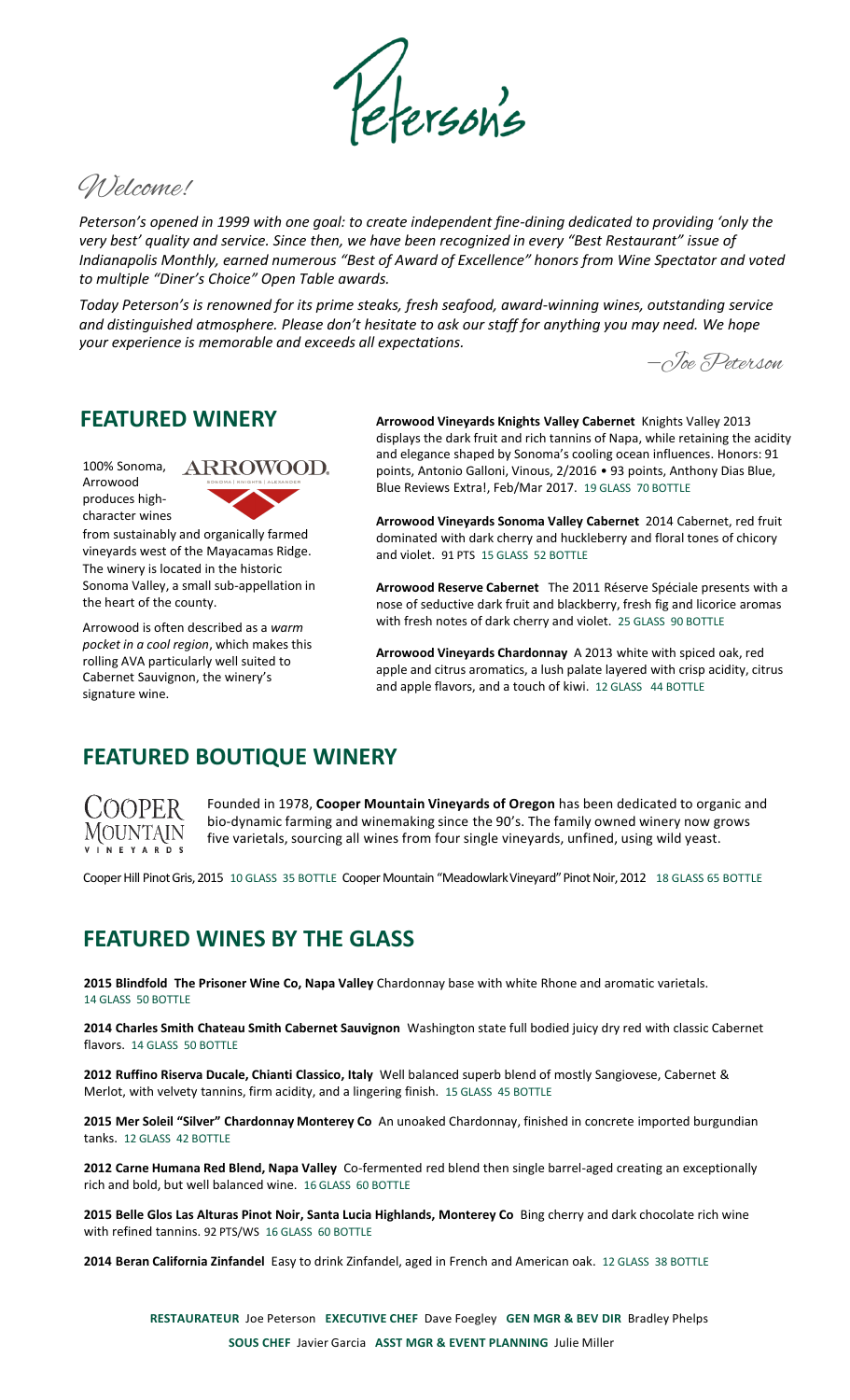# **APPETIZERS**

### **Blue Crab Stuffed Bacon Wrapped Shrimp**

Three Sweet Gulf of Mexico Shrimp, Signature Crab Stuffing, Smoking Goose Applewood Smoked Bacon 24

**Tempura Maine Lobster Fingers** Hunter's Honey Farm Honey Mustard, Peppercorn Infused Drawn Butter, Fresh Lemon 20

**Prime Rib Egg Rolls** *Guest favorite!* Wasabi Horseradish Aioli, Scallions, White Cheddar, Soy Jus 12

**Avocado Bites** 

Panko Crusted Fresh Avocado Slices, Sriracha Lime Ranch 8

#### **Tuna Tartar**

Sweet Chili and Sesame Seasoned Tuna, Wontons, Fresh Chives, Cilantro, Seasoned Daikon Radish, Wasabi Pea Puree 16

**Oysters Rockefeller**  Spinach, Anise, Cream, Pecorino Romano 24 **Thick Cut Grilled Bacon**  Sweet Cherry & Cola Glaze *Locally sourced from Smoking Goose* 12

**Jumbo Lump Crab Cake** Stone Ground Mustard Beurre Blanc, Red Pepper Coulis, Italian Parsley Aioli 16

**Crispy Calamari** Napa Slaw, Ginger Orange Chili Sauce 15

**Jumbo Gulf Shrimp** Cocktail Sauce, Fresh Horseradish, Remoulade 16

**Chef's Charcuterie Board** Locally Produced House-Made Selection of Meats, Stone Fruit, Cheeses, Stone Ground Mustard, House Pickles, Toasted Baguettes Small 12 Large 24

**Oysters of the Day ♦** East & West Coast Fresh Daily Cocktail Sauce, Horseradish, Mignonette 3.75 each

#### **Chilled Seafood Platter**  36 *Serves 2-3* \$69 *Serves 4-5*

Gulf Shrimp Cocktail, Select Oysters, Alaskan King Crab, Lump Crab Cocktail, Sesame Seaweed Salad

# **SOUPS & SALADS**

#### **Chef's Seasonal Soup Du Jour** 8



**Maine Lobster Bisque** Chives, Herb Oil, Lump Maine Lobster Meat 10

**White French Onion Soup** Toasted Brioche, Gruyere Cheese 9

## **Baby Iceberg "The Wedge"**

Danish Blue Cheese Dressing, Asian Pear, Walnut, Red Pepper Coulis, Balsamic Syrup 9

**Local Artisan Greens** Fresh Berries, Peppered Pecans, Cream Cheese Fries, Maple Mint Vinaigrette 11

**Caesar** Romaine Lettuce, Parmigiano Reggiano, Herb Croutons 9

**Baby Spinach** Hard Boiled Egg, Crisp Pancetta, Onions, Tomatoes, Applewood Smoked Bacon Vinaigrette 8

**Salad Protein Enhancements ◆ Salmon 12 Tuna 14 Chicken 10** 



*Peterson's Special Signature Selections Indicates gluten-free menu item*

**20 % gratuity added to parties of six or more**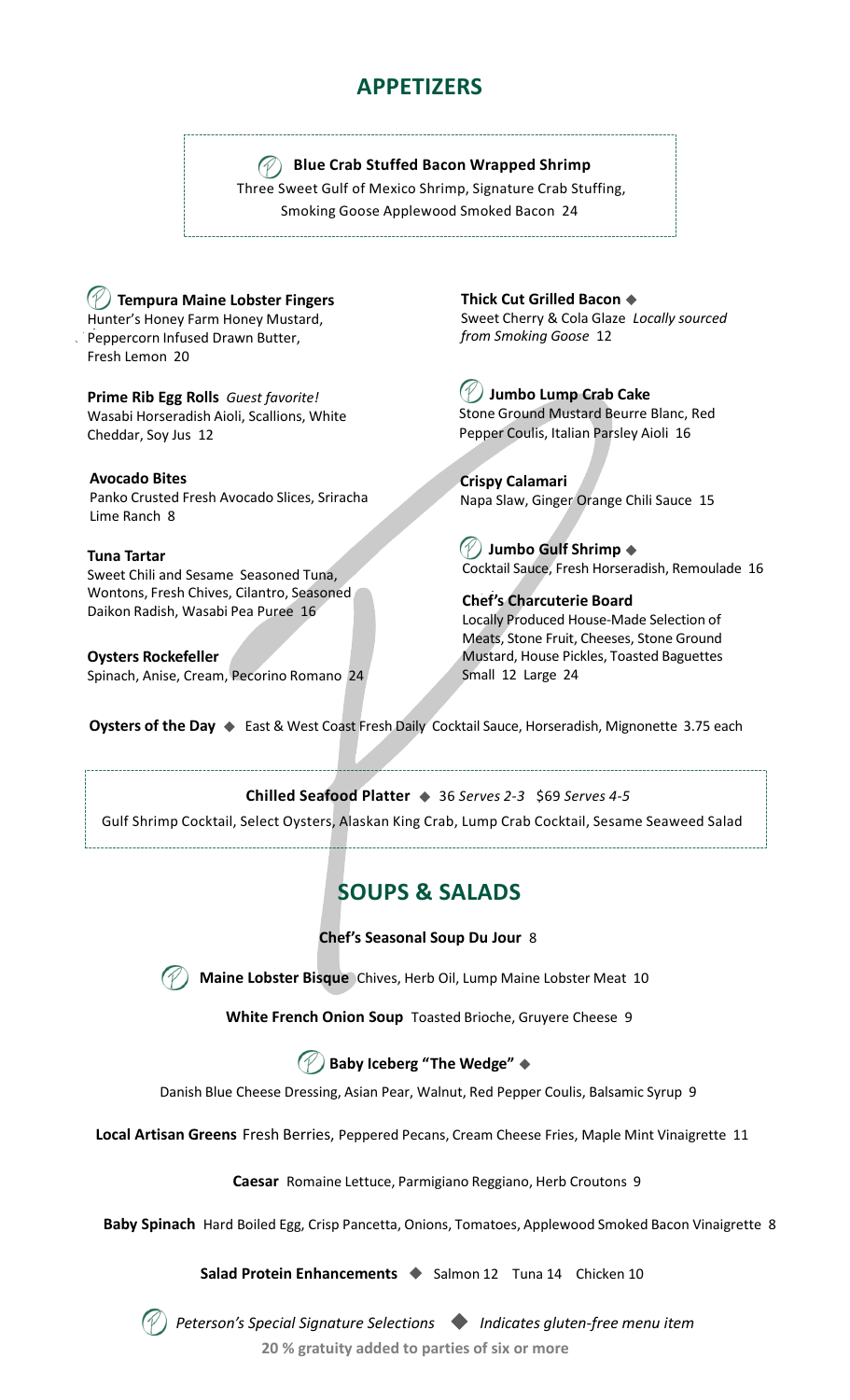# **PRIME SEAFOOD**

*We work daily with the finest seafood purveyors to bring the best and freshest seafood to our guests.*

#### **Grilled Organic Salmon**  $\triangle$  30

Sweet 'n Sour Red Cabbage, Sautéed Mustard Greens, Spiced Sherry Vinegar Glaze

### **Jumbo Grilled Sea Scallops**  New England 37

Pinot Noir Mushroom Risotto, Apple Relish, Crisp Pancetta, Truffle Oil, Apple Tuiles

#### **Bar Harbor Mussels** Bar Harbor, ME 25

Steamed in Tomato Garlic Saffron, White Wine, Cream, with Roasted Garlic Crostinis

#### **Oven Roasted Crab Cakes** 32

Fresh Jumbo Lump Crab Flavored with Ginger & Basil, Italian Parsley Aioli, Roasted Red Pepper Coulis, Stone Ground Mustard Beurre Blanc

#### **Alaskan King Crab Legs**  $\triangle$  68

Full Pound, Split, Drawn Butter, Choice of Side Dish

#### **Twin Lobster Tails**  $\triangle$  **75**

Two 8 Oz. Tails Grilled or Broiled with Drawn Butter, Choice of Side Dish

## **CHEF CREATIONS**

#### **Gunthorp Farms Pork Loin**  $\bullet$  28

Sautéed French Green Beans, Fingerling Potatoes, Mustard Cider Glaze

*California Merlot*

#### **Maple Leaf Farms Duck Breast**  $\triangle$  30

Plum Soy Sauce, Sugar Snap Peas, Bok Choy, Jasmine Sesame Rice

*Reisling or Paso Robles Zinfandel*

#### **Smoked Beef Short Rib**  $\triangleq 30$

Spinach, Onion & Ancho Chili BBQ Sauce with Smoked Shrimp Grits

*Australian Shiraz or French Rhone*

**Gunthorp Farms Honey Glazed Balsamic Chicken Breast** 24 Orange Rosemary Couscous, Sautéed Spinach, Roasted Tomatoes

*California Zinfandel*

**USDA PRIME Rib 14 oz**  49 *Served Fridays & Saturdays Only*  Rosemary Crusted, Au Jus, Horseradish Cream Sauce, Choice of Side Dish

*Petite Syrah or California Cabernet*

*Peterson's Special Signature Selections Indicates gluten-free menu item*

Notice: *The consumption of raw or undercooked eggs, meat, poultry, seafood or shellfish may increase your risk of food borne illness.* 

*Please alert Chef with any Dietary Restrictions from Food Allergy or Intolerance.*